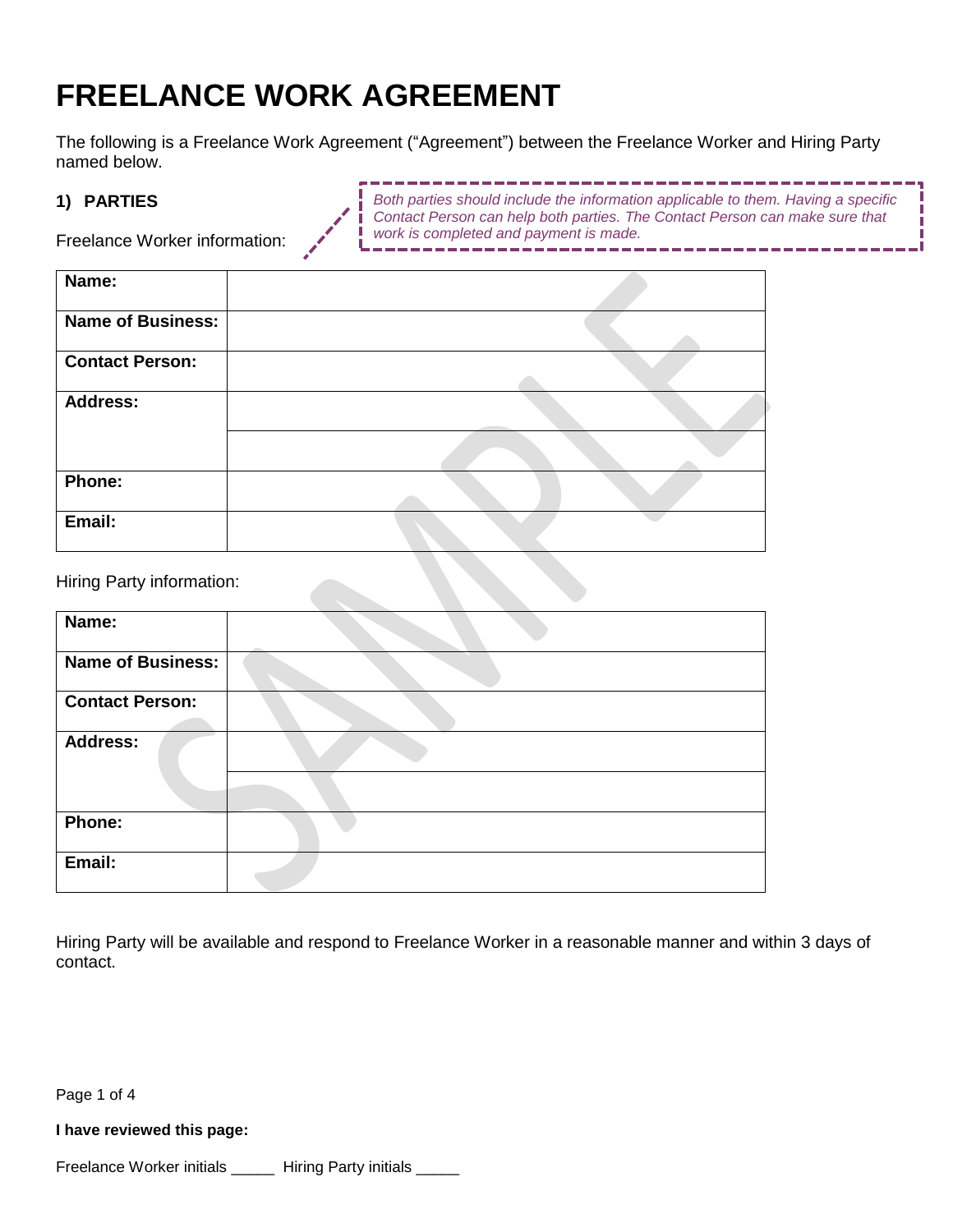| Be clear about the work to be done; for example, writing an article, selling the right to a photo, developing a program, or working<br>for a certain number of hours. Be sure to factor preparatory work and revisions into the price. By being specific, Freelance<br>Workers and Hiring Parties will know what work is owed for the amount being paid. |
|----------------------------------------------------------------------------------------------------------------------------------------------------------------------------------------------------------------------------------------------------------------------------------------------------------------------------------------------------------|
|                                                                                                                                                                                                                                                                                                                                                          |

## **2) SCOPE OF WORK**

Freelance Worker will provide the following services to Hiring Party in exchange for payment:

| Services to be provided by Freelance Worker<br>(include any costs or expenses to be reimbursed) | <b>Rate or amount</b><br>of payment |
|-------------------------------------------------------------------------------------------------|-------------------------------------|
|                                                                                                 |                                     |
| 3) PAYMENT                                                                                      | How much \$                         |
| Total amount (\$) to be paid to Freelance Worker for work under the contract: ___________       | per<br>$\bullet$ Hour               |
|                                                                                                 | $\bullet$ Part<br>• Draft           |
| Date or timing of payment: ___                                                                  | <b>or</b><br>• Piece                |

*Note:* If no date or mechanism for determining the payment date is provided, payment is due within 30 days of the work being completed.

\_\_\_\_\_\_\_\_\_\_\_\_\_\_\_\_\_\_\_\_\_\_\_\_\_\_\_\_\_\_\_\_\_\_\_\_\_\_\_\_\_\_\_\_\_\_\_\_\_\_\_\_\_\_\_\_\_\_\_\_\_\_\_\_\_\_\_\_\_\_\_\_\_\_\_\_

**Terms 1-3 MUST be included in contracts under the Law**. The remaining terms may help preserve the parties' rights and avoid disputes, but the Agreement should not include any terms that both parties do not understand. Both parties should still sign the Agreement even though you may agree to terms in multiple documents (for example, emails, text messages, etc.). Make sure that both parties are clear about the Agreement.

**PAGE 3 ARE OTHER POSSIBLE TERMS FOR CONSIDERATION.** *Note*: The *OPTIONAL* terms are not required by the Freelance Isn't Free Act. Whether both parties include any of these or other terms may depend on the specific work situation. Only include terms that both parties understand in a contract.

Page 2 of 4

#### **I have reviewed this page:**

Freelance Worker initials \_\_\_\_\_ Hiring Party initials \_\_\_\_\_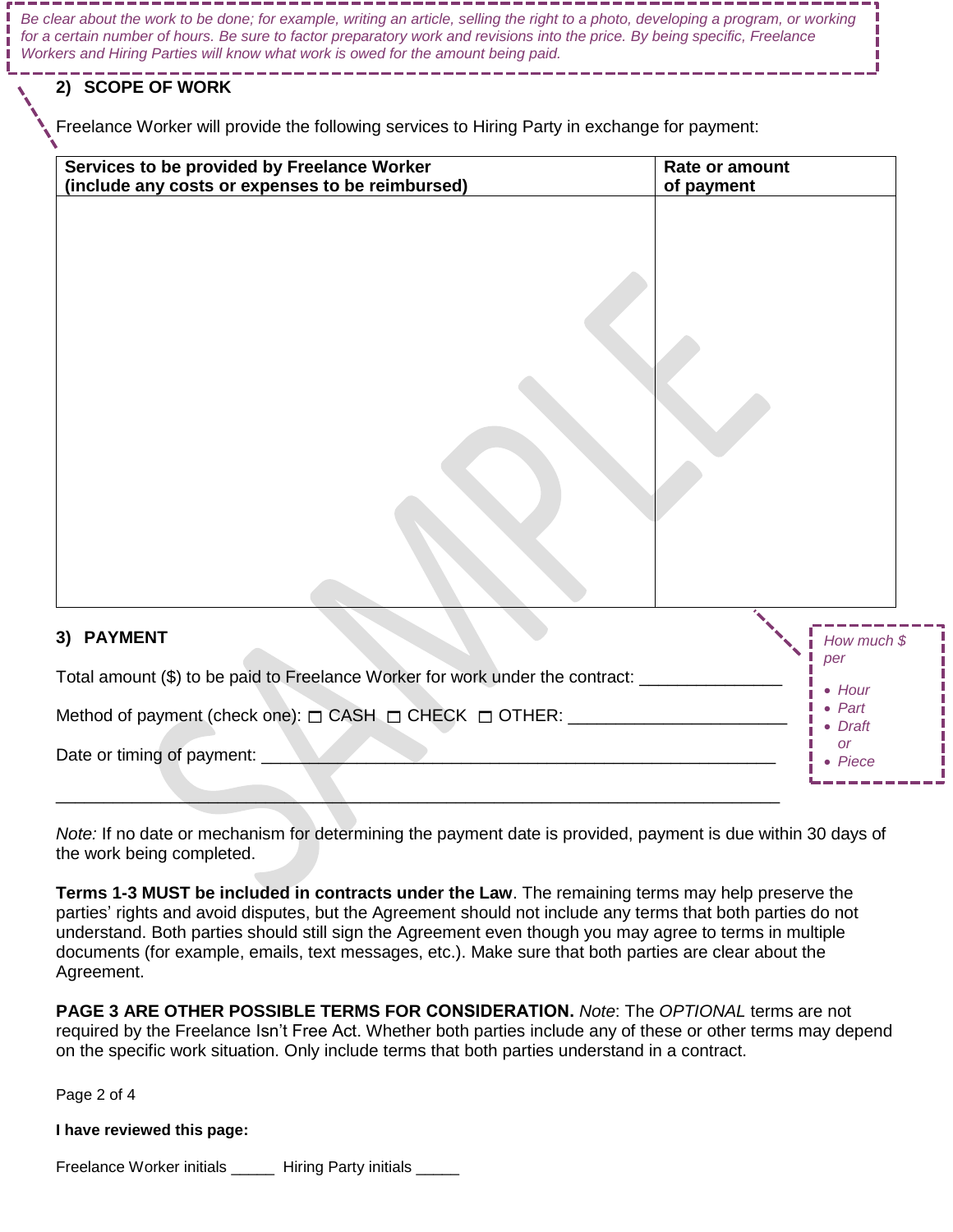#### *OPTIONAL:* **LATE PAYMENT**

*Determine if you want this term and what the late fee should be. Generally, late fees can help encourage payment, but if a late fee is too high, it may not be valid. Indicate that the late fee is separate from and does not affect any rights or remedies under the Freelance Isn't Free Act.*

If Hiring Party fails to submit payment on time, Freelance Worker may impose a late fee in the amount of \_\_\_\_\_\_% of the total amount unpaid every month.

# *OPTIONAL:* **RETAINER**

*A retainer functions as an up-front payment for anticipated work and can be drawn upon. The specified amount (\$) from the Hiring Party also compensates a Freelance Worker who does not accept other offers of work to be available to do the Hiring Party's work.*

In consideration for Freelance Worker agreeing to provide services to Hiring Party and foregoing other work opportunities, Hiring Party agrees to pay \$\_\_\_\_\_\_ to Freelance Worker on [DATE]. Hiring Party understands that this payment is nonrefundable.

## *OPTIONAL:* **PAYMENT TERMS**

the contract of the contract of the contract of the contract of the contract of the contract of *If Hiring Party is to submit payments in installments, the installment amounts (\$) to be paid and dates due must be detailed in the contract.*

Hiring Party agrees to pay Freelance Worker the following amounts ("Installments") on the dates listed:

| Amount due: \$ | Date due: |  |
|----------------|-----------|--|
| Amount due: \$ | Date due: |  |
| Amount due: \$ | Date due: |  |
|                |           |  |

| Date due: |  |
|-----------|--|
| Date due: |  |
| Date due: |  |

## *OPTIONAL:* **DURATION, MODIFICATION, OR TERMINATION OF AGREEMENT**

This Agreement begins on the date it is signed by both parties.

If both parties agree to extend, modify, or terminate this Agreement, they may do so, but only [with a written agreement signed by both parties] OR [in a writing that specifically refers to this agreement].

Upon termination, Hiring Party will pay Freelance Worker for all work completed at that time, and for any unpaid reimbursable expenses.

# *OPTIONAL:* **CHOICE OF LAW**

*Arbitration clauses requiring parties to bring a case in a private venue may be inconvenient and expensive for Freelance Workers.* 

This Agreement and any disputes arising under it shall be governed by New York State and City law.

#### *OPTIONAL:* **LIMITATIONS ON LIABILITY**

Either party's liability at common law under this Agreement is limited to the value of the contract.

Hiring Party will not hold Freelance Worker in breach for failure to complete work according to deadlines due to Freelance Worker's need for care or rest for mental or physical illness, injury, or health condition, or that of a Freelance Worker's family member. If the opportunity to complete work was limited to a specific time or place, Hiring Party's damages shall be limited to withholding Freelance Worker's payment for services under this Agreement.

*recovery: Only the amount due under and specified in the contract.* 

*Permissible* 

*Neither party can be asked to pay for unforeseen damages.*

*This applies to common law claims and does not affect claims under the Freelance Isn't Free Act.*

Page 3 of 4

**I have reviewed this page:**

Freelance Worker initials **Hiring Party initials**